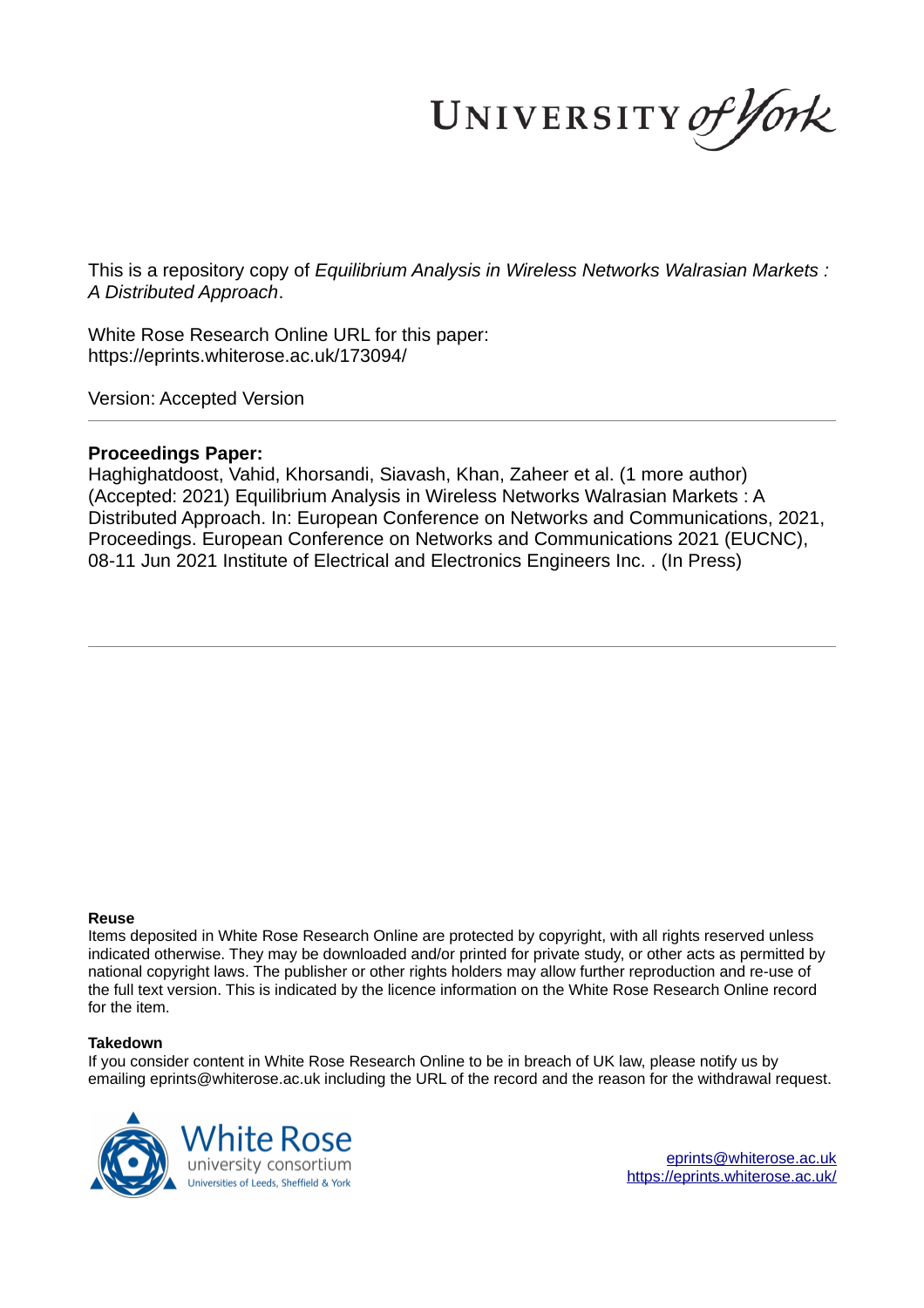# Equilibrium Analysis in Wireless Networks Walrasian Markets: A Distributed Approach

Vahid Haghighatdoost∗ , Siavash Khorsandi∗ , Zaheer Khan† , Hamed Ahmadi‡

∗ Computer Engineering and IT Department, Amirkabir University of Technology, Tehran, Iran.

† The 6G Flagship centre, University of Oulu, Finland.

‡Department of Electronic Engineering, University of York, United Kingdom.

*Abstract*—A Walrasian Market can be modeled as a distributed system consisting a set of independent buyers and sellers. The Walrasian equilibrium theorem proves the existence of the optimal price that results in the market clean state or Walrasian Equilibrium where the sum of absolute excess demand is zero. It is proved that finding this equilibrium price is an NP-hard problem. In this paper, we present an efficient distributed controltheoretic approach for finding the Walrasian equilibrium in an exchange economy. We have modeled the price adjustment process as a closed-loop control system where the sum of absolute excess demand is measured as the system error that is fed to commodity moderators in a distributed schema simultaneously, and then each commodity moderator adjusts the price of its related commodity. We devised a controller algorithm with low complexity and fast convergence that iteratively moves the error value to zero. The proposed scheme, finds the equilibrium price and Pareto efficient allocation without knowing the shape of user utility functions or their preferences. It is scalable and is usable for exchange economies with multiple goods and many types of users.

*Index Terms*—Walrasian equilibrium, Dynamic Spectrum Allocation, Pareto efficient allocation, Price adjustment

#### I. INTRODUCTION

A Walrasian Market is formed by a number of independent commodity providers in a competitive setting that are serving possibly numerous independent buyers both acting in rationally selfish manner. The clean state market is the condition where the total demand equals the total supply. Since the demand is function of the commodity price, in clean state market, the optimal price  $P^*$  is calculated by commodity providers in a distributed manner where there would be no available excess budget or commodity. Finding the equilibrium condition in a fully competitive market is a well-known problem. The existence of an equilibrium in these markets has already been proven and has been a well-recognized theorem [1], [2], [3]. However, finding the equilibrium allocations and corresponding prices is an NP-hard problem [4]. There have been many attempts to propose efficient solutions for various categories of problems. In [5], the authors offer a solution for the case where the utility functions are linear. In [6], the authors developed an approximate scheme based on reducing the calculation of a Walrasian equilibrium to a polynomial number of concave maximizations. It involves construction of simple subdivisions and some form of exhaustive search in the labeling process and the results may not be very accurate. The authors of [7] investigate a computable general equilibrium (CGE) modeling theory and provide a general algebraic framework including numerical equations to be solved for the equilibrium values of economic variables. However, it does not provide a detailed solution or guidelines.

Developing algorithms to reach a fair market equilibrium has been a point of interest in many fields and in particular in the context of next generation wireless service networks [8], [9], [10], [11]. Walrasian equilibrium governed by the laws of demand and supply is of particular interest. There are a number of previous attempts to develop theories and algorithms to find or move the system towards a fair Walrasian equilibrium [4], [6], [12]. None of these works, however, produced a general numerically sound approach to solve the Walrasian equilibrium problem. In [8], load balancing in a heterogeneous wireless access networks (HWAN) is considered. A 'heterogeneous handoff management system' is proposed where three sub-problems, base station (BS) and radio access technology (RAT) by mobile terminals and 'weight restriction' technique used by the base stations, are independently solved and it is shown that applying appropriate weight restriction technique results in a balanced equilibrium condition. In [9], an autonomous connection management (ACM) mechanism is developed to strike a balance between the overall system throughput, load distribution in the network, fairness in access to resources and user satisfaction in in HWAN settings. A stochastic equilibrium analysis framework was devised that showed favorable system conditions under various scenarios. In [10], authors modeled the system dynamics as a novel three-stage game creating a unified framework for spectrum allocation, network best response and user welfare. In this work, frequency spectrum was considered as a commodity and model the spectrum allocation was modeled as a market dynamics problem. System equilibrium was analyzed by finding the Nash equilibrium of the game through which the influence of regulatory decisions and impact of network/user strategies is analyzed. The devised model provides a framework for the regulatory and network operators for adjusting spectrum allocation table towards maximizing the social welfare for all the players. In [13], the economics of spectrum sharing, which is referred to as spectrum trading, is addressed in cognitive radio networks. The authors introduced a market-equilibriumbased spectrum trading mechanism that uses spectrum demand and supply of the primary and secondary users, respectively. Since spectrum supply is stochastic in nature, a distributed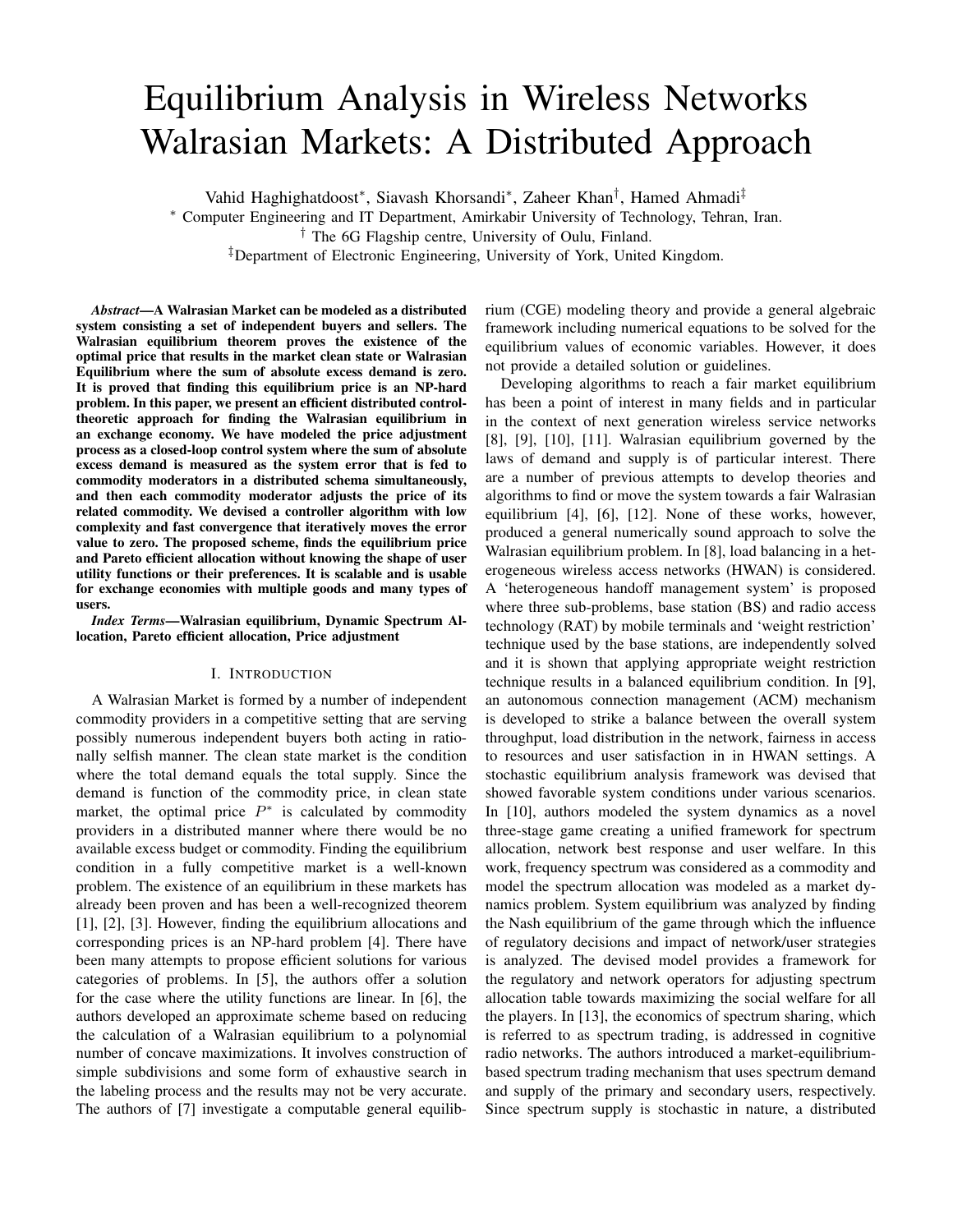and adaptive learning algorithm was proposed to be used for the secondary users to estimate spectrum price and adjust the spectrum demand accordingly so that a fair market equilibrium can be reached.

In this paper, we propose an iterative process based on the theory of closed-loop control system that conveniently converges to the Walrasian equilibrium. Stability and convergence of the proposed algorithm is demonstrated through simulations. Our main contributions in this work are as follows:

- We propose a numerical solution to find Walrasin equilibrium without any assumption on the format of clients' utility functions; it is only required that the clients' utility functions be quasi-concave;
- Scalability of the model in terms of the number of clients is established through numerical results;
- Stability of the proposed approach to find the Walrasian equilibrium is guaranteed as the sum on absolute excess demand progressively converges to zero.

The rest of this paper is organized as follows. In Section 2, we formally state the principles of Walrasian equilibrium in an exchange economy. In Section 3, we introduce the proposed control-theoretic algorithm to find the Walrasian economy. In Section 4, the convergence and stability of the proposed algorithm is analyzed. Section 5 contains a case study, applying the proposed algorithm in a dynamic spectrum allocation problem as a sample application area and finally Section 6 contains the conclusion and final remarks.

#### II. EXCHANGE ECONOMY AND WALRASIAN EQUILIBRIUM

Let us consider an exchange market where different sellers and buyers are to exchange their commodities. In a clean market state, all commodities are expected to be fully assigned. There is an equilibrium price for each commodity at this state. In addition, allocation of commodities to each client is considered to be Pareto efficient [1]. That means, there is no way to make someone better off without making someone else worse off.

Consider the economy  $E$  where we have  $N$  commodities and M players,  $\mathcal{J} = \{1, \ldots, N\}$  is the index set of commodities while  $\mathcal{I} = \{1, \ldots, M\}$  is the index set of the market players called clients here and that every client is endowed with a non-negative amount of each commodity as its initial asset. Client's commodity preferences is defined on the consumption set  $R_+^N$ , denoting positive real numbers, and their utilities are represented by a utility function  $u^i$  fulfilling some set properties.

In the competitive exchange process, all clients know about the prices of all commodities, and they act as both a buyer and a seller; i.e., a client can sell her goods to buy goods from other clients. Mapping this to a real market, money can be also considered as a special commodity where the sellers are only interested in this type of commodity.

Suppose  $p = (p_1, \ldots, p_N) \gg 0$  is the vector of prices for N available commodities, and  $e^i = (e_1^i, \dots, e_N^i)$  is the initial asset or initial endowment of client *i*. The vector  $x^i =$  $(x_1^i, \ldots, x_N^i)$  denotes the amounts of client *i* from *N* different commodities after redistribution of commodities that we call it as "demand allocation vector". Clients try to increase their payoff through the exchange process simultaneously, which is mathematically defined as follows:

$$
\max u^{i}\left(x^{i}\right) \tag{1a}
$$

subject to: 
$$
\boldsymbol{p} \cdot \boldsymbol{x}^i \leqslant \boldsymbol{p} \cdot \boldsymbol{e}^i
$$
 (1b)

$$
\boldsymbol{x}^{\boldsymbol{i}} \in R_+^N \tag{1c}
$$

The factor  $p \cdot e^i$  is a constant value in the optimization problem that determines the client's budget. Therefore, (1b) demonstrates the client's budget constraint and limits the client's purchase power to its total budget. The outcome of this optimization problem solved independently by each client *i* is  $\chi^{i}(\boldsymbol{p})$  which represents the best and most favorable request bundle for each client and depends on the current price vector and the client's initial asset  $(x^i = \chi^i(p))$ . However, the supply limitation is not enforced, i.e. commodity availability is not considered. Hence, the overall demand for some commodities may excess the available supply. To formulate supply surplus or shortage, we define the aggregate excess demand for commodity j by  $z_i$ :

$$
z_j = \sum_{i=1}^{M} x_j^i - \sum_{i=1}^{M} e_j^i.
$$
 (2)

Here,  $e_j^i$  denotes the amount of commodity j that client i has and  $x_j^i$  denotes the amount of commodity j that client i desires to have. As  $x^i$  is a function of price  $p$ ,  $(x^i = \chi^i(p))$ , in this regard, we can define  $z_j$  as a function of price  $z_j = z_j(p)$ .

There is excess demand for commodity j when  $z_i(\mathbf{p}) > 0$ , and there is excess supply of this commodity when  $z_i(\mathbf{p}) < 0$ . Thus,  $z(\mathbf{p}) = (z_1(\mathbf{p}), \dots, z_N(\mathbf{p}))$  is defined as the aggregate excess demand vector as a function of price.

#### *A. Principles of exchange economies*

In the following, we describe the basic principles that apply in an exchange economy that forms the basis for our proposed algorithm explained in the next section.

1) Clients' utility specification: Utility function  $u^i$  for client  $i$ , should be continuous, strongly increasing, and strictly quasi-concave on  $R^N_+$  [1].

*2) Existence and uniqueness of the demand allocation vector:* For every price vector p, we have a unique solution,  $X = [x^1, ..., x^M]$ , to the optimization problem in (1) which represents the most favorable request bundle for the clients under current commodity prices and clients' purchase powers [1]. This means the exchange process has a unique answer for each price vector where the utilities of all clients would be at their maximum possible values if there were no supply limitations.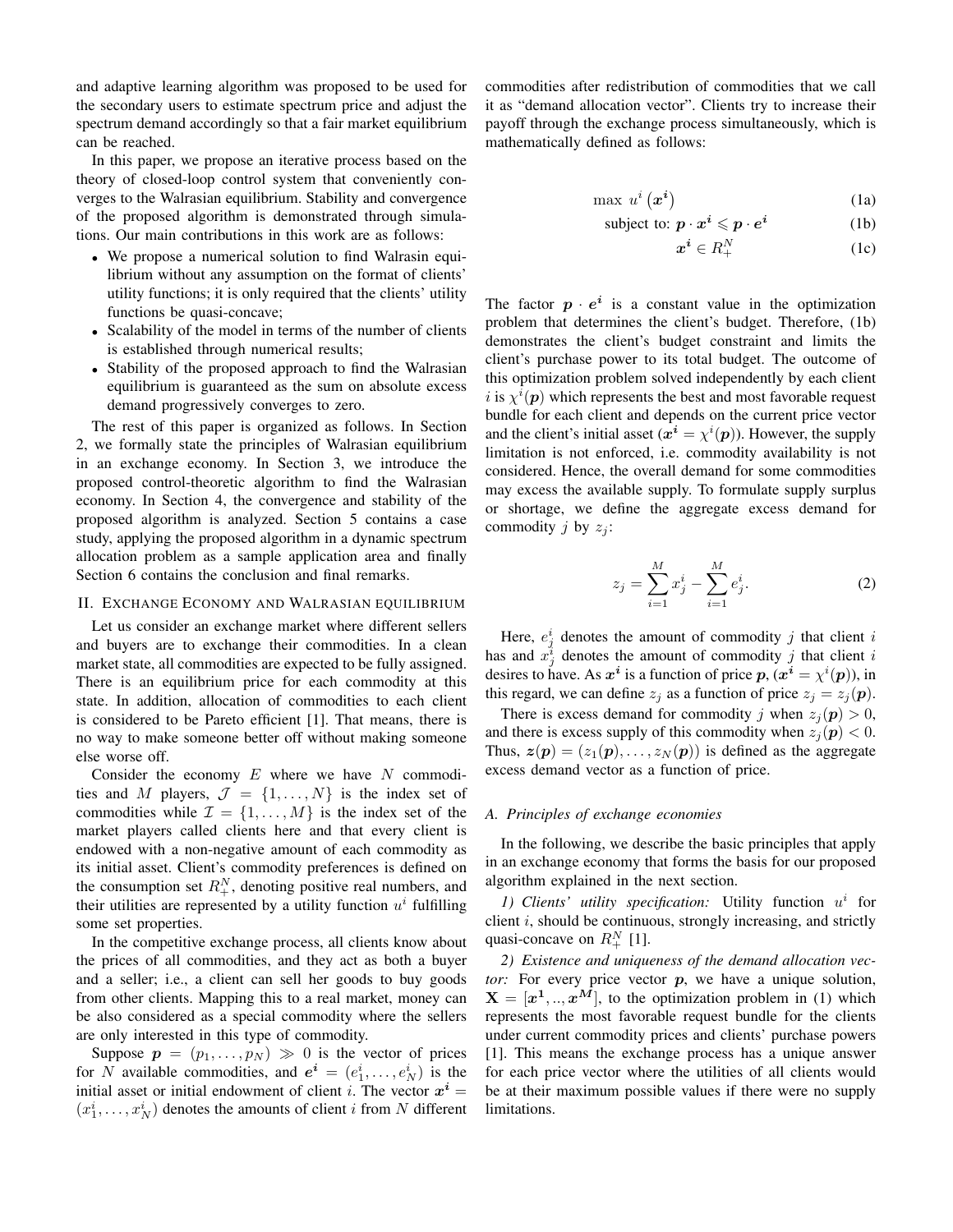

Fig. 1: A system-level view of Walrasian Analysis engine

3) Walrasian Equilibrium (WE): A price vector  $p^* \gg 0$ is called a Walrasian equilibrium if  $z(p^*) = 0$  [1]. If such a price vector exists, the sum of redistributions for a commodity  $\dot{\gamma}$  is equal to its total initial supply by all clients:

$$
\forall j \in \{1, ..., N\}, \sum_{i=1}^{M} x_j^i(\mathbf{p}) = \sum_{i=1}^{M} e_j^i.
$$
 (3)

Let  $p^*$  be a Walrasian equilibrium for some economy with initial endowments e, then  $\mathbf{X}^* = (\chi^1(\mathbf{p}^*), \dots, \chi^M(\mathbf{p}^*))$  is called a Walrasian equilibrium allocation, or WEA.

*4) Existence of the clean market price:* Assuming principle II-A3 and given  $\sum_{i=1}^{M} e^{i} \gg 0$ , then there exists at least one price vector,  $p^* \gg 0$ , such that  $z(p^*) = 0$  [1]. This claims the existence of an equilibrium price vector  $p^* \in R_+^N$  that moves the excess demand vector to its optimal state  $(z(p^*) = 0)$ .

*5) First Welfare Theorem:* Every Walrasian equilibrium allocation is Pareto efficient [1]. Therefore, there is no way to increase the payoff of one client without decreasing at least one other client.

*6)* Second Welfare Theorem: Any price vector  $\tilde{p}$  that makes the excess demand zero  $(z(\tilde{p}) = 0)$  is a Walrasian equilibrium  $(\tilde{p} = p^*)$ , and the related allocation is WEA [1].

These principles establish the existence of the Walrasian equilibrium and the related necessary conditions. However, obtaining an actual solution is a daunting task and remains to be a research issue. In the following, we endeavor to develop a practical solution to find a price vector that results in zero excess demand.

#### III. PROPOSED WALRASIAN ANALYSIS ENGINE

A conceptual view of the Walrasian analysis engine is shown in Figure 1. The initial assets of clients and their utility preferences that satisfies Principle 1 of exchange economies act as inputs. Through interactions between the sellers and buyers' the price and demand vectors are adjusted independently in a selfish manner. The final outcome of the system is the optimal price and optimal allocations  $p^*$  and  $X^*$  that results in clean-state condition.

We can consider the Walrasian analysis engine as a closedloop control system with feedback defined by iteratively diminishing the error signal,  $z(p)$ , its outputs converge to the  $p^*$  and  $X^*$ . The Walrasian analysis engine involves three sub parts: client behavior simulator, market behavior simulator and price adjustment feedback control box (Figure 2). Market behavior is simulated based on optimization process defined in



Fig. 2: Sub parts of Walrasian Analysis engine.

(1). The feedback control algorithm used at price adjustment box is the heart of the proposed approach that implements the price adjustment process.

At each adjustment cycle  $t$ , the optimization problem in (1) is solved by client entities. In our implementation, we use CVX [14] optimization package to solve (1) to model clients' behavior as a convex optimization. By determining all  $x_j^i(p), \forall i, j$  in this phase, a central entity receives the  $x_j^i$  signals from all clients to calculate the aggregate excess demand for each commodity  $j$  using equation (2). To arrive at Walrasian equilibrium  $p^*$ , the system needs to go through the price adjustment process. At each iteration t, we adjust the price in such a way that the excess demand to eventually be zero. Hence, the key point in pricing is that the price for commodities with positive excess demand should increase and the price for commodities with negative excess demand must decrease. We propose the following adjustment policy that demonstrates favorable convergence properties with low computational complexity for  $j \in \{1, \ldots, N\}$ :

$$
p_j(t+1) = p_j(t) + \frac{|z_j|}{1 + \sum_{j=1}^N |z_j|} \left( \frac{p_j(t) \sum_{i=1}^M x_j^i}{\sum_{i=1}^M e_j^i} - p_j(t) \right),\tag{4}
$$

where  $\sum_{i=1}^{M} x_j^i$  is total requested amount of commodity j at time t. The term  $\frac{|z_j|}{1+\sum_{j=1}^N |z_j|}$  controls the rate of price adjustment. The price for commodities with higher error value  $|z_i|$  are updated with higher rate. This means that the gain of the feedback loop is dynamically adjusted for faster convergence. The term  $\frac{p_j(t) \sum_{i=1}^{M} x_j^i}{\sum_{i=1}^{M} e_j^i}$  semantically determines the optimal price for commodity j where  $p_j(t) \sum_{i=1}^{M} x_j^i$  is the total market budget clients are ready to be spent for commodity j. This is divided to total amount of supply of this commodity. This amounts to normalizing the error value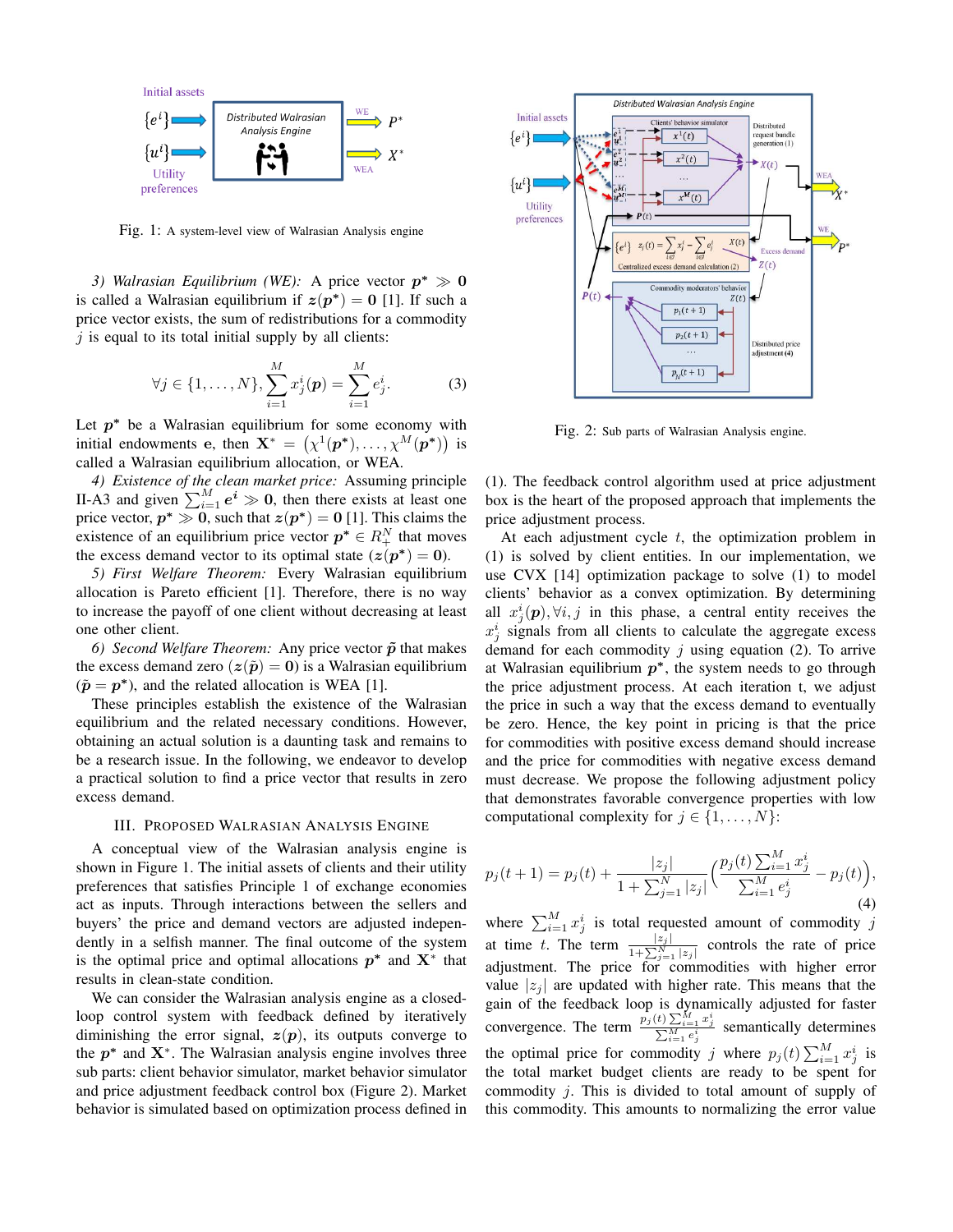

Fig. 3: Flowchart of the proposed approach for finding the Walrasian equilibrium.

TABLE I: Three defined datasets

| $\overline{M}$ | Amount of Initial Asset $(E_j = \sum_{i=1}^{M} e_i^i)$              |
|----------------|---------------------------------------------------------------------|
| -50            | $E = [185.60, 47.52, 171.85]$                                       |
| 100            | $E = [206.93, 63.79, 223.72, 62.15, 191.52]$                        |
|                | 500   10   $E = [490, 168, 490, 172, 502, 159, 500, 173, 500, 167]$ |

proportional to the current price of the commodity. The term  $\left(\frac{p_j(t)\sum_{i=1}^M x_j^i}{\sum_{i=1}^M e_j^i} - p_j(t)\right)$  is the error term that decreases through system iterations.

The iterations stops when we meet the market clean state at time  $\tau$ , at which case, the excess demand converges to zero and we have  $\sum_{i=1}^{M} x_j^i = \sum_{i=1}^{M} e_j^i$  for all  $j \in \mathcal{J}$ . At this case, the price vector converges to  $p^*(\forall t > \tau; p_j(t) = p_j(\tau) = p_j^*).$ The overall flowchart of the proposed algorithm to find the Walrasian equilibrium is shown in Figure 3. Using defined notation Walrasian  $\epsilon$ -equilibrium in [6], we defined an adjustable threshold,  $\epsilon$ , for stopping the iterations which describes the acceptable level of the residual error. Formally, a Walrasian  $\epsilon$ -equilibrium is a pair  $(p, X)$  where  $p \in R^N_{+}$  and X is an allocation, we have  $\sum_{j=1}^{N} |\sum_{i=1}^{M} x_j^i(p) - \sum_{i=1}^{M} e_j^i| < \epsilon$  or  $\sum_{j=1}^N|z_j|<\epsilon$  .

#### IV. SIMULATION RESULTS

To evaluate the proposed feedback based approach, we generated some random datasets as reflected in Table I.

In our simulations, without loss of generality, we considered the Constant Elasticity of Substitution (CES) utility function as the following for each client:



Fig. 4: Utility function curve for a client in an exchange market with two commodities:  $u(x) = (\sqrt[3]{2x_1} + \sqrt[3]{x_2})^3$ .

$$
u^{i}(\boldsymbol{x}^{i}) = \Big(\sum_{j=1}^{N} \sqrt[r]{w_{j}^{i}x_{j}^{i}}\Big)^{r} \ \forall i \in 1, \ldots, M,
$$
 (5)

CES is one of the most popular utility functions, which is widely used in micro economic theories and is a suitable model for natural behavior of consumers. The CES utility functions are increasing and concave for  $r > 1$ . The parameter  $w_j^i$  determines the weight of commodity j from client i's point of view. Figure 4 shows the utility surface for a client in an exchange market with two commodities. We can find that the utility surface is strictly concave.

The initial asset and weight vectors for clients are generated randomly and we set  $r = 3$  for utility functions and used the threshold  $\epsilon = 0.5$ . The result of applying the proposed algorithm to find the Walrasian equilibrium is depicted in Figure 5.

As depicted in Figure 5, the total market utility increases from the initial level after the exchange process in all cases. Also the Walrasian equilibrium $(p^*)$  for each dataset is presented for each case. The system convergence shows favorable behavior rapidly converging to optimal condition. Using Lyapunov stability theory [15], the convergence of the system can be readily proved as the first derivative of system's potential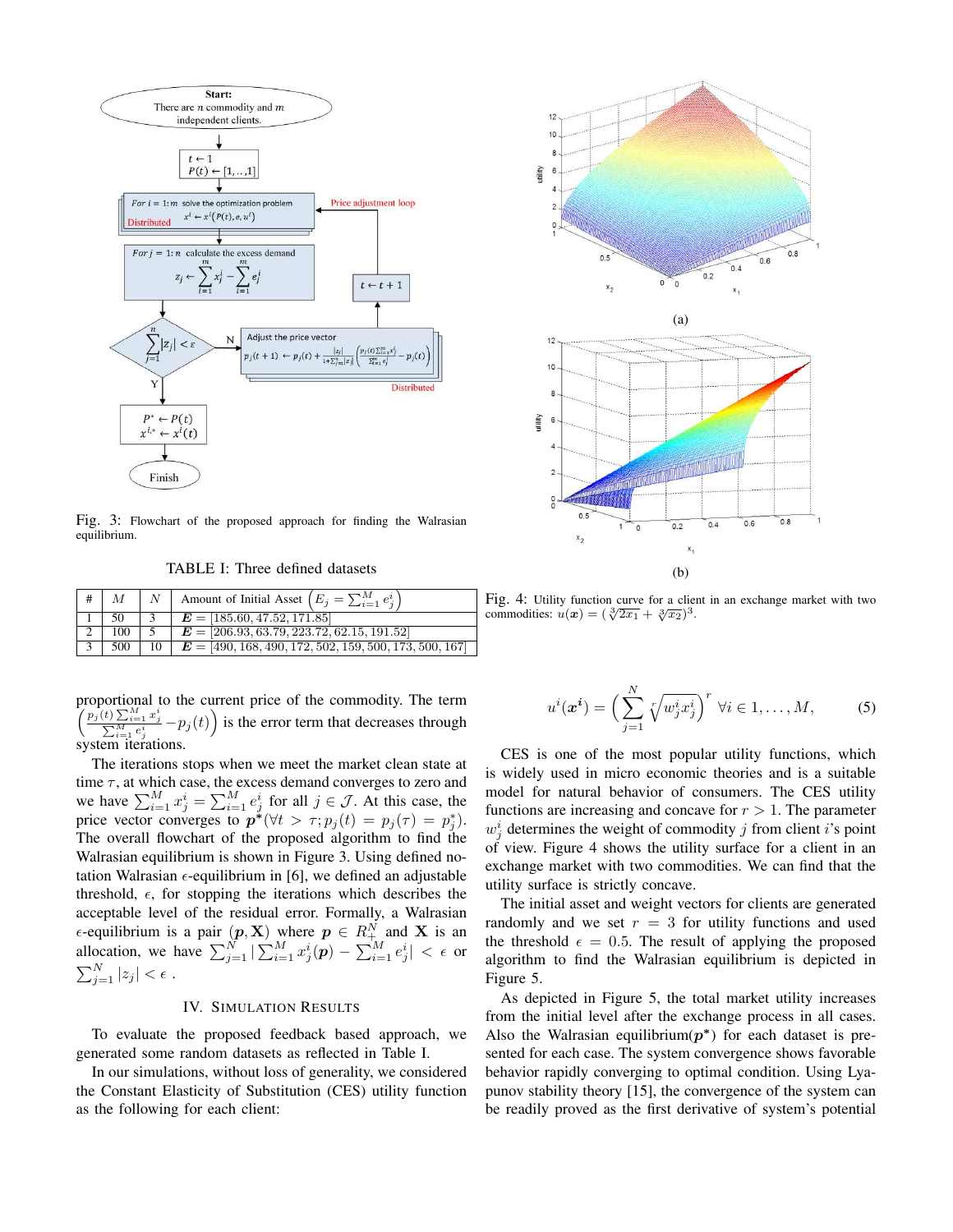

(c) Results on Dataset 3

Fig. 5: The reduction of sum of absolute of aggregate excess demands (SAAED)  $(\sum_{j=1}^{N} |z_j|)$  in subsequent iterations and convergence of price to Walrasian equilibrium.

Lyapunov function  $V(p) = z_j(p)$  is proved to be negative and hence the system is asymptotically Lyapunov stable.

## V. CASE STUDY: PRICING AND BANDWIDTH ALLOCATION IN WIRELESS ACCESS NETWORKS

As a case study, to apply the proposed Walrasian analysis technique, we consider multi-tenant wireless access networks as is the case in HWAN where many wireless network providers (WNPs) share a common radio spectrum. These WNPs offer interchangeable wireless services to the clients. The clients rationally form their request bundles based on their own preference vectors. Figure 6 depicts a sample scenario with three different WNPs.

The pricing of services offered by the WNPs is a central issue to achieve market equilibrium or clean-state. We use our



Fig. 6: HWAN environment

Walrasian analysis technique to derive the pricing strategy of the WNPs and as a side product, the final service allocation bundle of the clients are also determined.

For a HWAN with  $N$  WNPs and  $M$  clients, the overall process is as follows:

- Prepare a Walrasian market for  $M$  agents to exchange  $N$ commodities;
- Initial asset of agents (e); Each client has an initial asset according to current amount of its commodity;  $\mathbf{e}=[e^i_j]_{M\times N};$
- Commodities' weight vector  $(W)$ ; Each client assigns a weight for every available commodity in the market;  $\mathbf{W} = [w_j^i]_{M \times N}$  is an  $M \times N$  matrix that  $w_j^i$  indicates the weight of commodity  $j$  from the viewpoint of agent i;
- Uniform utility function: We use a uniform CES utility function for mathematical tractability (5);
- Demand adjustment: All Clients' adjust their demand vector through an optimization process (1):  $x^i \leftarrow$  $\chi^i(\boldsymbol{p}(t));$
- Evaluating the excess demand: Based on current price vector in time  $t$ , we calculate the excess demand for each commodity as the difference between requested amount and total available amount of that commodity using the relation (2);
- Price adjustment: To arrive at Walrasian equilibrium price p<sup>\*</sup>, the system goes through a price adjustment iterative process. At each iteration  $t$ , we adjust the price in such a way that the excess demand to be zero. Hence, the price for commodities with positive excess demand should increase and the price for commodities with negative excess demand must decrease.

Here, we assume a HWAN environment with three WNPs and 50 clients, Suppose  $w^i$  is the weight vector of client *i*. The weight vector of all clients is generated randomly where the average weights for three WNPs are  $[0.43, 0.41, 0.15]$  that means the order of preference of WNPs is  $Net_1 > Net_2 >$  $Net_3$ . As a numerical example, we assume WNPs' prepared service is  $S = [180, 270, 340]$  and the initial price  $(p^0)$  for a unit of WNPs service is 5 ( $p^0 = [5, 5, 5]$ ). We are looking for  $X^*$  and  $p^*$ .

In Figure  $7(a)$ , we show that the sum of absolute of aggregate excess demands (SAAED)  $(\sum_{j=1}^{N} |z_j|)$  that is 7587.67 in first iteration converges to 4.42 in 7'th it-